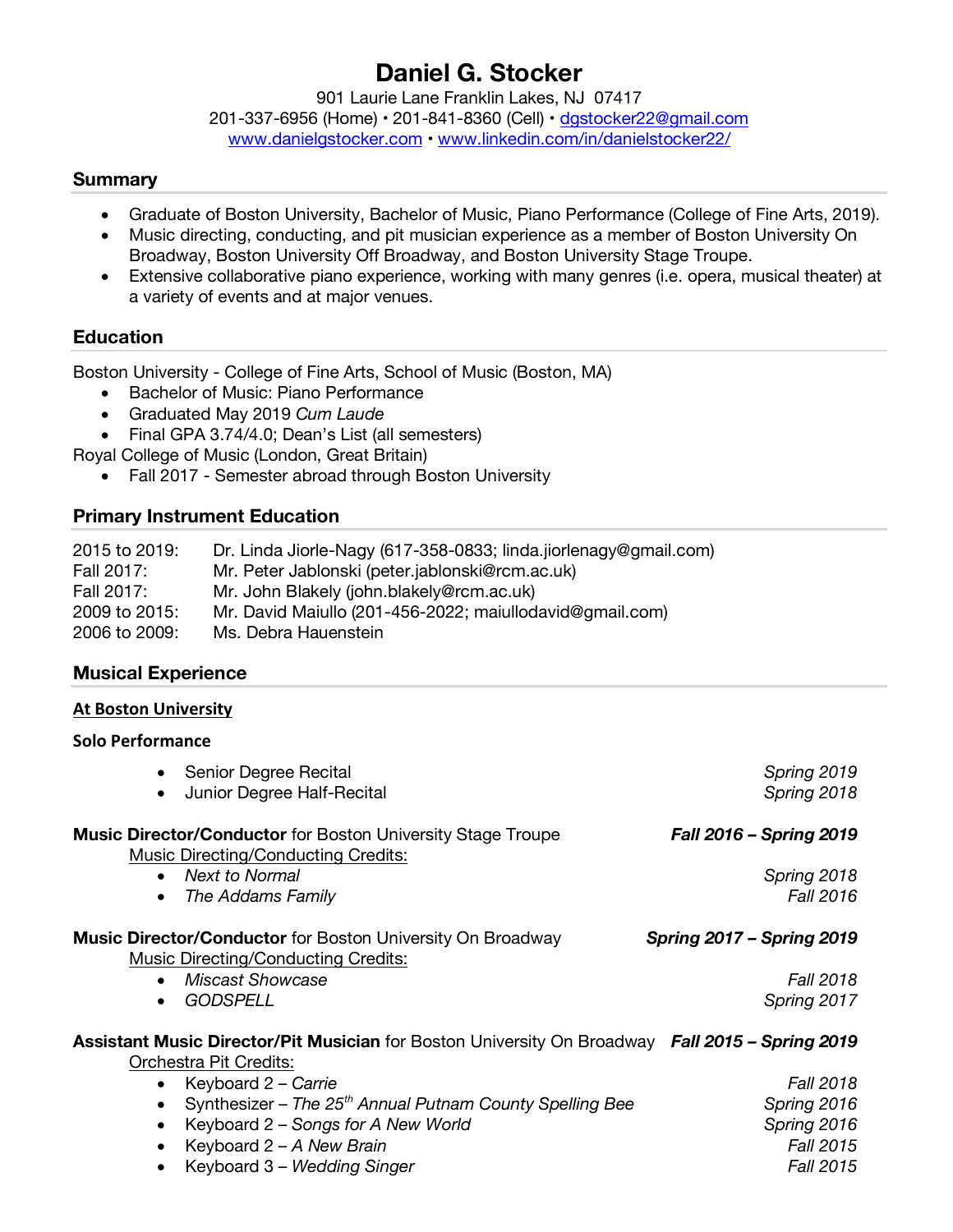| Daniel G. Stocker                                                                                                                                                                                                                                                                                                        | page 2                     |
|--------------------------------------------------------------------------------------------------------------------------------------------------------------------------------------------------------------------------------------------------------------------------------------------------------------------------|----------------------------|
| <b>Assistant Music Directing Credits:</b><br>Songs for A New World<br>The 25 <sup>th</sup> Annual Putnam County Spelling Bee                                                                                                                                                                                             | Spring 2016<br>Spring 2016 |
| <b>At Summer Programs</b>                                                                                                                                                                                                                                                                                                |                            |
| Music Horizons, Eastman School of Music, University of Rochester<br>Classes include music theory, music history, improvisation, chorale, piano duos, accompanying,<br>sight singing/ear training.<br>Private piano instruction in the studio of Mrs. Harriett Zimmerman.                                                 | 2014                       |
| Musica E Arte 2013 festival, Nicholas Vaccaj Music Institute, Tolentino, Italy.                                                                                                                                                                                                                                          | 2013                       |
| Attend master classes, solo and accompanying performance opportunities.                                                                                                                                                                                                                                                  |                            |
| Operafest, NJ, Claudette Peterson Vocal Studio, Ridgewood, NJ                                                                                                                                                                                                                                                            | 2012, 2013                 |
| Apprentice to David Maiullo, professional accompanist for the opera production.                                                                                                                                                                                                                                          |                            |
| <b>Work Experience</b>                                                                                                                                                                                                                                                                                                   |                            |
| Music Director/Pianist, Smiling Rhino Theater, Pompton Lakes, NJ<br>Musical Director for weekly summer camp (Annie) for ages 6-14.<br>Taught songs and accompanied on piano for rehearsals, and the final performance at the end of<br>the week.                                                                         | Summers 2018, 2019         |
| Music Director/Pianist, Porchlight Productions, Glen Rock, NJ<br>Musical Director for weekly "Rock On" summer camps for middle & high school students.<br>Taught songs and accompanied on piano for rehearsals, as well as the final performance at the end<br>of each week.<br>Accompanies various showcases and shows. | Summers 2017, 2018         |
| Pianist (substitute), Most Blessed Sacrament R.C. Church, Franklin Lakes, NJ<br>Pianist for monthly baptismal ceremonies and weekend masses.                                                                                                                                                                             | Sep 2014 - Present         |
| Pianist, Academy of the Most Blessed Sacrament, Franklin Lakes, NJ<br>Provided music as a solo pianist and accompanist for the Academy's graduation ceremony.                                                                                                                                                            | 2013-2017                  |
| Pianist (Substitute), Ramapo Valley Baptist Church, Oakland, NJ                                                                                                                                                                                                                                                          | June 2018-August 2018      |

Substitute pianist for special church services. *June 2017 – August 2017 June 2017 - August 2017*<br>*Apr 2013 - Jun 2013* 

# **Volunteer Experience**

| <b>Music Director &amp; Performer</b> , Boston University Off Broadway, Boston, MA Fall 2016 - Spring 2019<br>Volunteer organization performing at a variety of non-profit organizations, such as homeless<br>shelters and retirement communities. |                      |
|----------------------------------------------------------------------------------------------------------------------------------------------------------------------------------------------------------------------------------------------------|----------------------|
| <b>Pianist, "FLOW Follies," Oakland, NJ</b>                                                                                                                                                                                                        | 2015, 2018           |
| Pianist for annual charity event, fundraising scholarships for students of the Ramapo-Indian Hills                                                                                                                                                 |                      |
| High School District.                                                                                                                                                                                                                              |                      |
| Pianist, Indian Hills High School, Oakland, NJ                                                                                                                                                                                                     | Dec 2012 – June 2015 |
| Provided music as a solo pianist and accompanist at both the Winter and Spring Induction                                                                                                                                                           |                      |
| Ceremonies for the National Honor Society.                                                                                                                                                                                                         |                      |
| Piano Accompanist, Most Blessed Sacrament Youth Group, Franklin Lakes, NJ Jan 2012 - Apr 2012<br>Piano accompanist for Youth Group's musical performance of The Living Stations of the Cross.                                                      |                      |